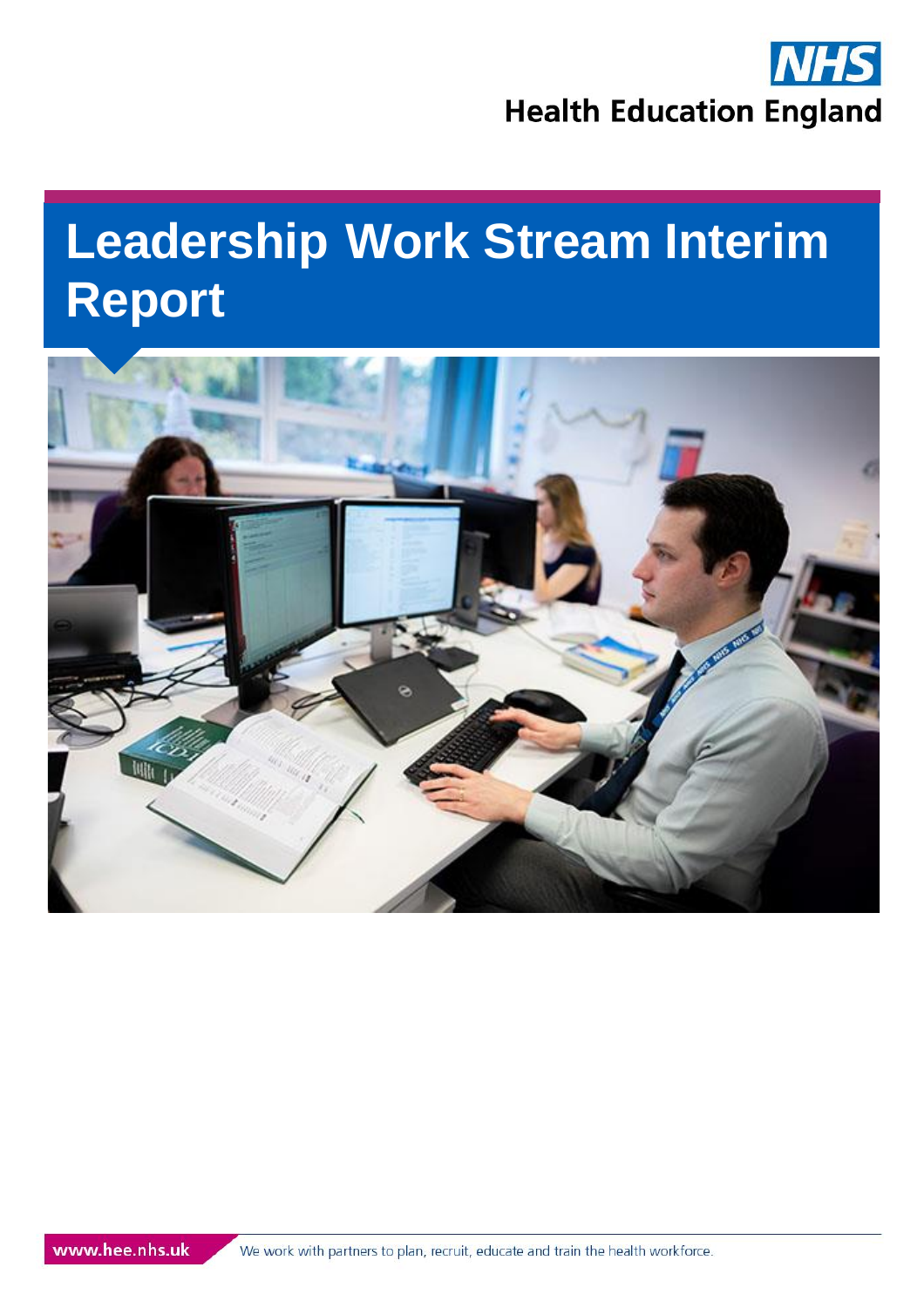### **1. Introduction and overview**

This report is designed to provide an opportunity for Programme Board members to:

- Discuss the initial findings and themes arising from the Discovery phase of the Leadership work stream of the Building a Digital Ready Workforce programme
- Identify any additional issues, options, reference points and requirements to address in the final report
- Agree early recommendations to initiate as part of the programme's 2017/18 work plan

A final report and recommendations will be presented at 8th May Programme Board meeting.

# **2. Our approach**

The Leadership work stream was established as part of the Building a Digital Ready Workforce Programme in order to address the PHC 2020 ambition that: *"It is vital that the leaders of all health and care organisations are seen to champion information and digital capability as core enablers of effective decision-making, service quality, safety, effectiveness and efficiency"*.

The 'Discovery' phase of our work stream set out to meet with a cross section of health and care leaders to learn about their experiences, views, needs and favoured approaches in championing information and digital capability. We're extremely grateful to the 140 leaders who have contributed to this phase of our work to date.

We also set out to utilise wherever possible, existing sources of data and information, such as the Digital Maturity Assessments in Health and Social Care, the Single Oversight Framework/Well Led Framework and the Local Government Association's 2016 report entitled: 'Transforming social care through the use of information and technology'.

This 'Discovery' information is being used to inform our recommendations and future plans to develop and/or make best use of:

- Tools and products things we can commission, develop or otherwise source that help individuals develop the necessary capabilities.
- Delivery mechanism(s) the way(s) to present these tools and products in a way in which our users (in this case our leadership cadre) want to access them and which build on synergies for example with National Improvement and Leadership Development Strategic Framework, New Models of Care, Global Digital Exemplars etc.
- Levers/ Influencers the methods in which we can encourage our users to use these tools and methods, resulting in better quality, safer, cost effective care.

### **3. Activities undertaken as part of the Discovery phase**

There have been 4 main stakeholder engagement activities as part of the Discovery phase: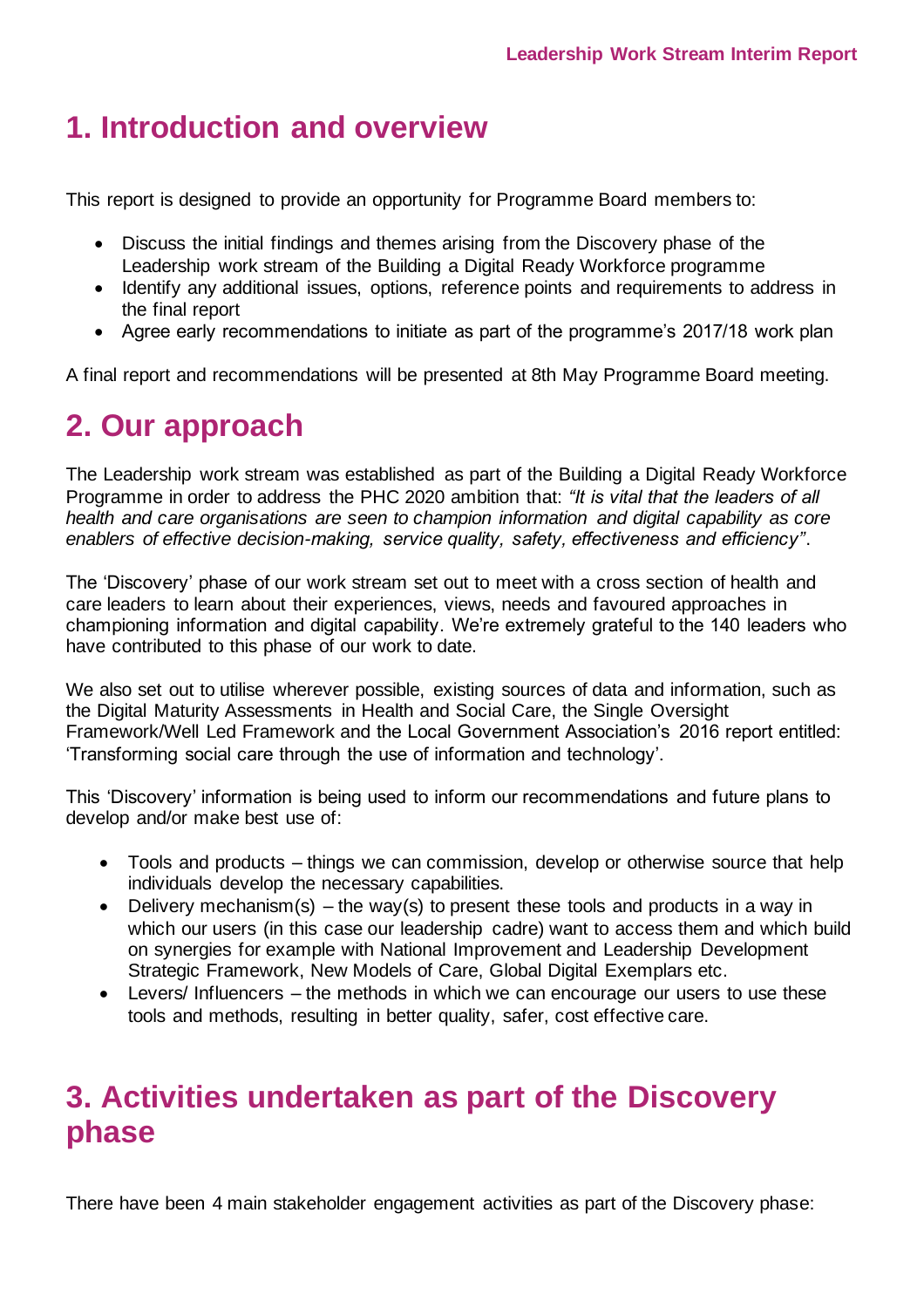- **3.1 Leadership exploratory sessions:**  Scoping sessions were run by Skills for Care for Independent Care Sector Leaders in March 2016 and 'Digital Doctor' exploratory sessions held with the Boards of Mersey Care Trust and Lewisham and Greenwich NHS Trust in May and July 2016 at which new technologies that may influence future health service provision were demonstrated to Trust Boards
- **3.2 Programme launch at EHI Live on 1st November: -** With Will Smart, Tom Denwood, Mike Chitty, Debbie Sorkin and James Freed and promoted with an associated Social Media campaign, #My DigitalHero, launched on NHS Change Day
- **3.3 Digital Leadership Webinars:**  Led by Keith McNeil in November, Victoria Betton and Alison Braithwaite of the Leeds Digital Practitioners' Programme in January and Christine [Asbury , CEO of the WCS-Group on their Dementia care Innovation hub](https://digileaders.com/looking-wrong-end-telescope-improving-experience-older-people-technology/) in March. A further session is planned later in the Spring with Andrea Sutcliffe, Chief Inspector of Adult Social Care at the CQC sharing her experiences of using Social Media as a service improvement tool.
- **3.4 Digital Leadership Discovery interviews:**  Conducted with David Stout (North and Central London STP), Andrea Sutcliffe (CQC), Raina Summerson (CEO Agincare), Prof Paul Keane OBE (Trust Chair Co Durham and Darlington FT), Shirley Ayers (Connecting Care Network and Leadership blogger), Christine Asbury (CEO WCS Group), Alex Fox OBE (CEO of [Shared Lives Plus\)](https://sharedlivesplus.org.uk/), Sandra Knight – HR Director, Andy McElligott – Medical Director, Margaret Waugh – Deputy Director of Informatics at Bradford District Care Trust Board and David Kelly (Chair – North Kirklees CCG)

Skills for Care also completed 7 consultation workshops with 98 participants as part of their regional Registered Manager's Network meetings during January and early February 2017. A copy of their full report written by Diane Buddery is attached as an Appendix to this report.

We are also currently working with Mark Golledge of the Local Government Association to gain insight from Local Authority Leaders. The remit of this work is to eventually engage with a cross section of Adult Social Care, Children's Services and Housing Leaders. On 22nd March we'll be gaining feedback from the LGA's consultation workshops with Health and Well Being Boards and Council members have also been identified as key stakeholders.

We have also met with Helen Arthur of the New Models of Care team to gain insight on lessons learned from their Systems Leadership/Integration work.

In addition to these formal Discovery interviews we have additional work taking place to inform our final approach and offers including:

- **3.5 Review of existing products and services to support Board members deliver digitally enabled transformation: -** The NHS Leadership Academy are currently reviewing the Digital component of their current Leadership development programmes - led by Mike Chitty and conducted by Sally Williams of Frontline Consultants. Details of this review and its findings will be shared at the May Programme Board.
- **3.6 Development of new products and services to support Board members deliver digitally enabled transformation:** - One of the needs stressed by Board members during the early interviews was for a simple guide to the existing Digital landscape and the potential opportunities it created for health and care organisations. The development of this guide has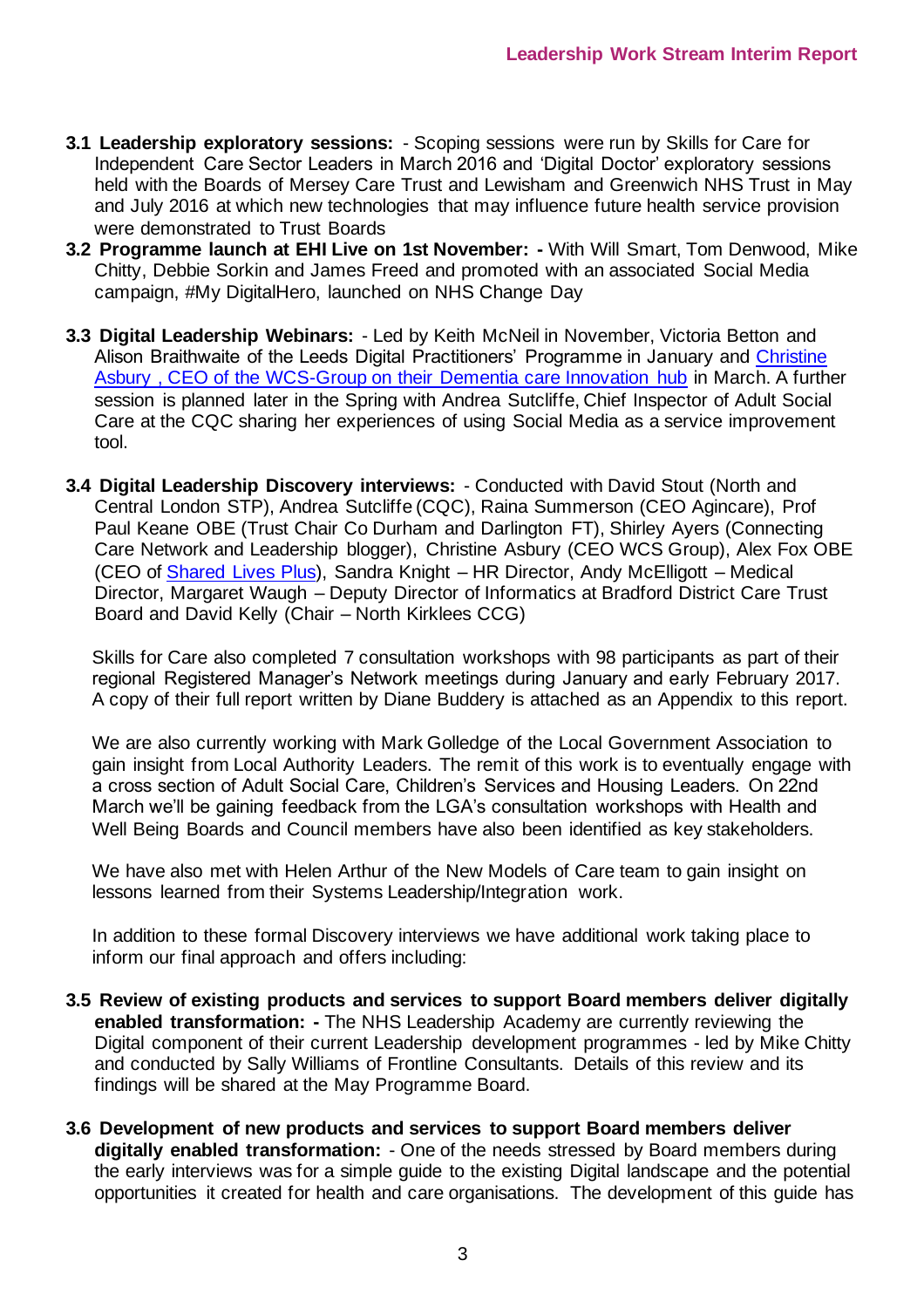been commissioned from Helen Bradburn who is working with NHSI, NHS Providers and ADASS networks in its development.

We have incorporated many of the quotes that Helen obtained from Board members in the next section of the report and we are extremely grateful for her contribution. We are hoping to table Helen's initial draft guide at the Programme Board on 22nd March. Originally we were intending to publish the guide in April 2017, but in view of feedback from Board members about the complexity of related funding around GDEs, the NIB and publication of the FYFV Delivery Plan and NHSI/CQC well-led assessment we are now intending to publish in May or early June to ensure that these key announcements are incorporated.

## **4. Overall findings and principles**

Feedback from the 2016 DMA self-assessment exercises in the NHS and in Social Care indicate that 'Leadership', which is part of the 'Readiness' theme of the DMA, is felt by most organisations to be one of their areas of strength.

However, the qualitative feedback that we gained from organisations via the Digital Leadership Discovery Interviews and in the consultation sessions conducted by Helen Bradburn unearthed some key needs and issues many of which are more closely related to culture and confidence than to governance and capabilities.

We have grouped our findings under 6 main headings that cover:

1. The personal 'Digital' capabilities of existing Board members

2. Their knowledge and understanding of national Digital strategy and policy and its relevance to their own organisations

3. Board members' preferences in acquiring Digital knowledge and applying it in their own **organisations** 

- 4. The roles of CIOs, CCIOs and Non-Execs in supporting Boards
- 5. Making Digital an integral part of business for Boards
- 6. Opportunities for learning and collaboration

We have identified 10 emerging themes, the rationale for which is captured via a number of selected quotes that were shared during the interviews and webinars. These emerging themes are then used as the basis for our recommendations in Section 6 of this report.

#### 4.1 **The Digital capabilities of existing Board members:**

#### **Emerging theme:**

#### **There is a fear factor that stops leaders engaging with the Digital agenda in Health and Care.**

Not knowing enough, fear of technical issues, not wanting to admit lack of knowledge of jargon, awareness of past failures and a lack of belief that it is achievable all contribute to this fear. Although Social Media and apps were used by most NHS Board members in their day to day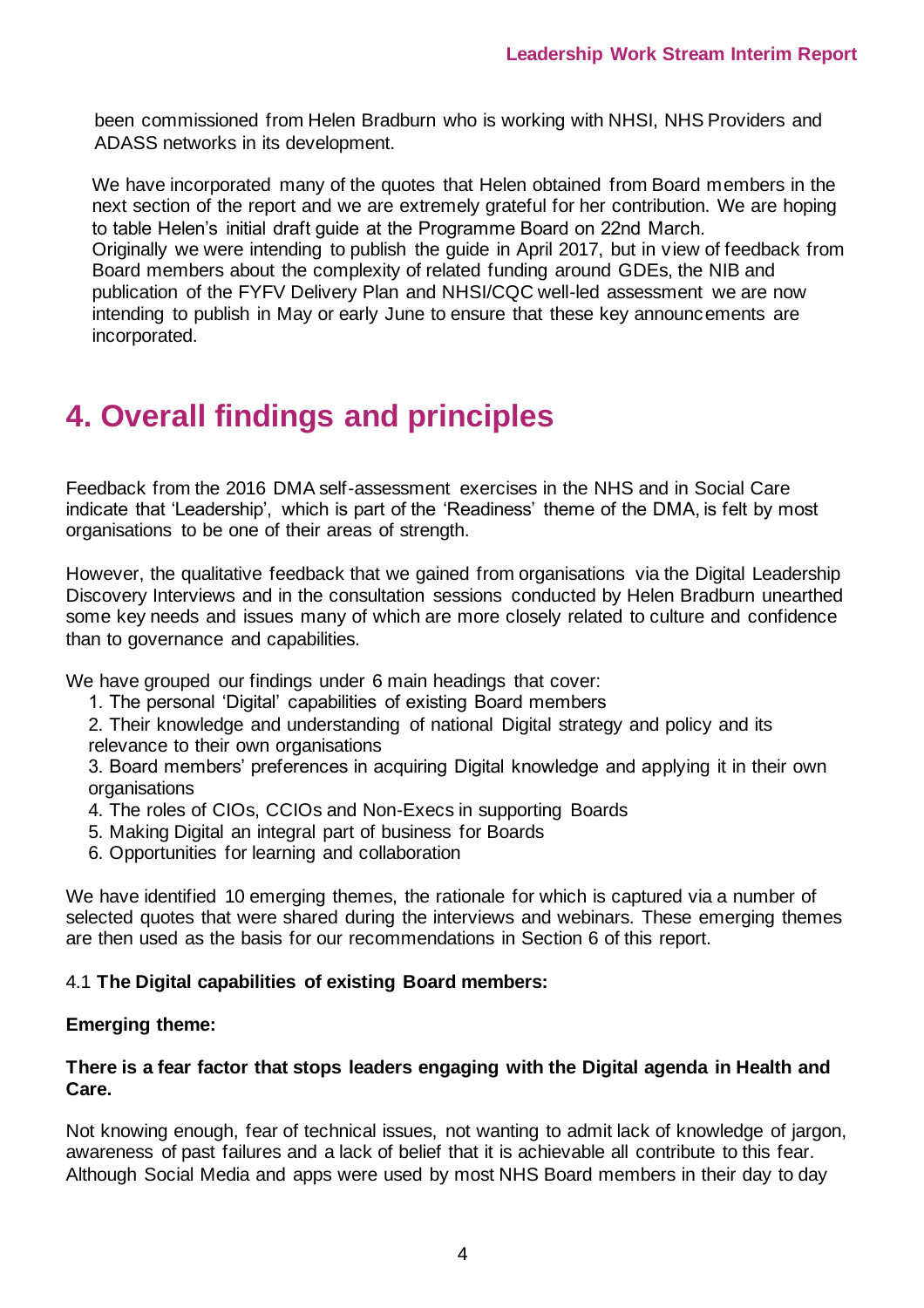lives, very few shared examples of how they use digital services to manage their own health and care.

Most Independent Care Sector leaders also shared this fear voicing concerns, for example, over compliance with Data Protection requirements in how they shared information.

As confidence grows Leaders felt that they would become far more able to champion Digital capabilities as some of the quotes below demonstrate:

*"Despite being Chair of my local STP I find it hard to champion the use of technology in how we meet and collaborate across our area. Usability and reliability is key as I always have the fear that the technology won't work. So few of my peers use web conferencing on a regular basis we don't initially know the etiquette nor where we can go to see other STPs or other Health networks using such technologies as part of their normal business. I can see all the potential benefits but it's a long way from being the norm yet".* – CEO Community/MH Trust

*"Most of my former CEO and Board colleagues thought I was a bit crazy for having such an interest in the potential of Technology to improve our services. Outside of my Trust I really felt I*  was on my own. I see few cases where Health CEOs are lauded for their success in adopting *new Health Technologies, but many more who have lost their jobs when things haven't gone to plan"* – Former Acute CEO

Some Leaders felt that this would always be the norm in championing any change and that as a Board member they needed to overcome fears by doing it for themselves:

*"Championing 'Digital' is driven by enthusiasm and it can't just be given as a designated responsibility to Board members" –* Independent Care Sector CEO

*"I use Twitter and Social Media so that our staff and the public can put a human face to me and share their thoughts, ideas and concerns and in one case for giving additional feedback to a concerned service user. My colleagues initially thought that I was mad"* - Regulator

*'I use Social media as I find it a useful way to keep up to date on new stuff and learning'* - Independent Sector CEO

*"You can more easily overcome fears if you focus the conversation around how it helps our service users and are not scared to ask questions of Suppliers yourself so that you can understand"* – Independent Care Sector CEO

Professor Keith Mc Neil neatly summed up about the confidence and approach that he'd like to see as the norm:

*'When you see something that needs doing that will benefit the patients and the system, proceed until apprehended!'* 

#### 4.2 **Board level understanding of national Digital Strategy and policy and the potential benefits to their organisation**

**Emerging themes:**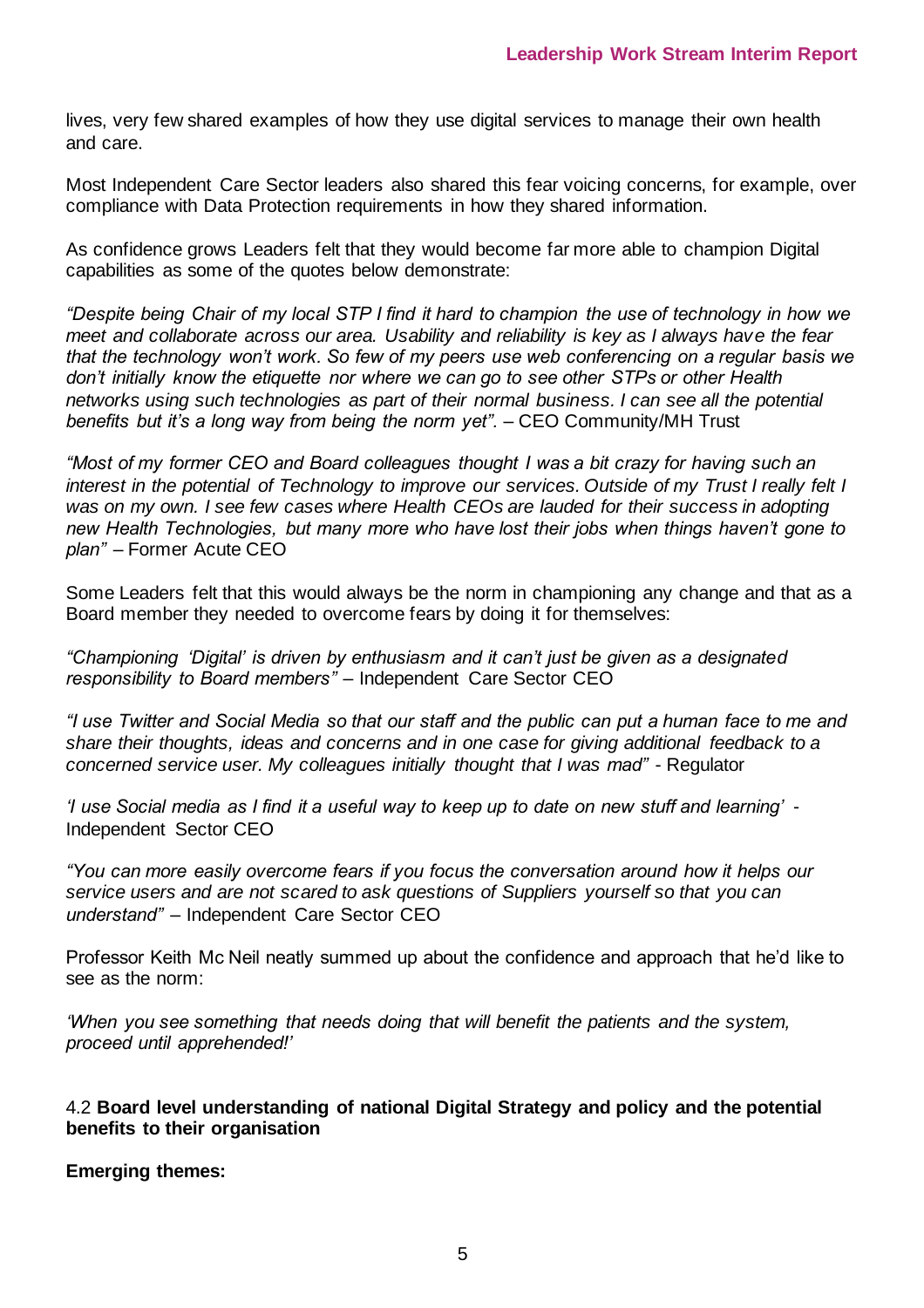**There is a low level of awareness (or interest) in the digital policy agenda below the big headlines**.

**Leaders recognise digital as an important enabler and the broad opportunities – they don't want another sell of the potential. They want to understand what is practically possible and how digital will address their priorities.** 

In the majority of our interviews the early part of the discussion usually involved dealing with queries about how different national policies and strategies around digital linked together. Many were also keen to find examples of where strategy could be seen in practice and how it could be resourced. The complexity of the picture was greater in the eye of NHS Leaders, but the funding concerns were common across Health and Social Care.

There were however, many examples shared where, despite this lack of understanding, Leaders had championed great service improvement programmes and work that supported national policy and strategy and had digital at their core. The 'Agile Community Care' project in Bradford District Care Trust, the 'Bright Ideas – Dragon's Den' approach to investment in innovation amongst the joint Bradford CCGs, and the 'Person Centred Care' technologies in WCS Care provided 3 particularly good examples of this. However, despite the nature of their leading edge work, none of these organisations appeared to appreciate the potential value of their work to other health and care organisations.

Some were keen to champion new developments that directly support national strategy but were confused as to how to bring this about particularly on the back of the development of STPs and ACOs.

The quotes below give a feel for some of the predominant views that we found:

*"I doubt people know what is expected nationally, happening locally or funded locally,"* CEO, NHS Trust

*"Boards are strong on vision, but weak on knowing what they need. Current digital guidance that is available is too vast and not easily relevant to their needs"* - STP Programme Director

*"There is a sense it is one of the solutions and the NHS is not embracing the digital age but Chairs don't understand how – it is a world of mystery. Most trusts are not having the debate. Boards often don't see it as a solution to their imponderables and if they do grasp they don't know where to turn to. Where are the beacons? Where can we access support? You need to demystify it for boards and lay chairs and express in a language of the immediacy of our problems. It needs to be about potential solutions, not all about IT. Make it relevant to our agenda... link it to Carter recommendations,"* - Chair of NHS Trust

*"We get the concepts but can't implement due to resources, including investing in staff to work differently. It will not help to bang on about a paperless 2020. There is huge cynicism; people will fall about in hysterics at the lack of understanding from the centre of the realities. Need to recognise the scale of the challenge. We need to understand the practicalities of how…understand what we can achieve. We need practical workarounds that reflect the realities – we need integrated care but we won't have integrated digital care records anytime soon. We don't need ground breaking new technology, we need solutions to the practical problems people*  are dealing with and we need to change the working culture" -Director of Planning and Strategy, NHS Trust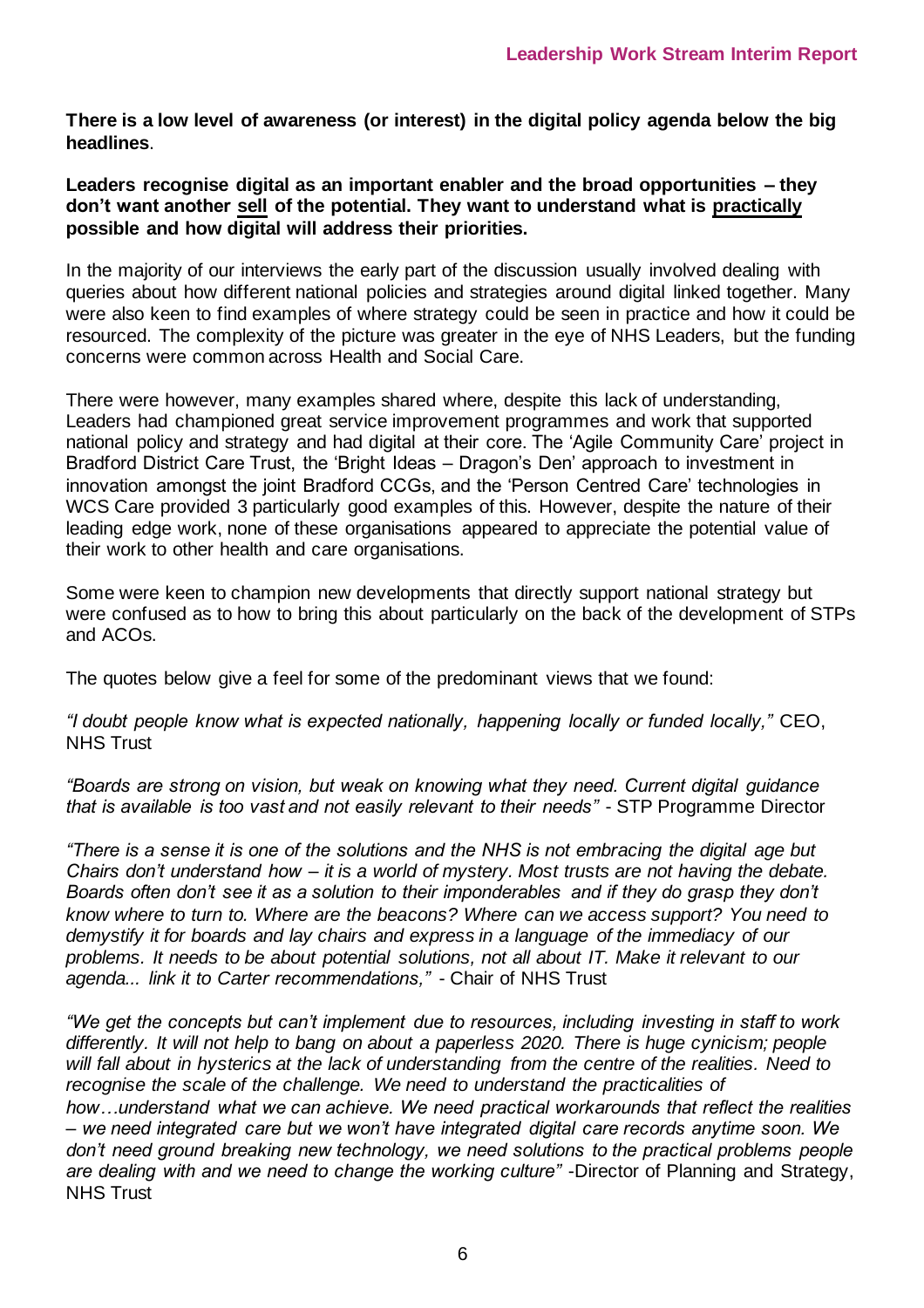*"I want case studies that describe the benefits to patients and financial benefits. And, to know what questions to ask,"* Chair, NHS Trust

*"Lots of things could be done differently. Building on the Airedale Telecare hub, wifi for GP consultations in care homes, e-consultations, Business Intelligence that's extractable, viewing full pathways of care etc., but in our area there's no focus on investment or the necessary detail in IT, despite the STP".* - CCG Chair and GP

*"E-consultations or even emails with hospital consultants could make such a difference, but Trusts just focus on what's in their contract. We need a national penalty system in place if we're to change this"*. - CCG Chair and GP

*"It is a massive challenge to fund social care and directors of social services will find it difficult to make the choice between spending money on technology and delivering care. Specific funding for technology is the size of a peanut. Yet directors of adult social services manage the biggest budget in the council – need to show the benefits. Don't just think about ADASS – need to engage chief executives and health and well-being boards about the whole council agenda,"* - CCG lead and ex ADASS

*"Working smarter and showing the ROI and links to the Carter Review et al is critical and we've been able to do this, but mainly down to our own efforts as a Board" -* HR Director Community/MH Trust

*'At the moment the STP's plans lack the detail we need' –* Medical Director – Community/MH **Trust** 

#### 4.3 **Preferred approaches for Board members to acquire and apply Digital knowledge within their organisations**

#### **Emergent theme:**

#### **Leaders want to know what good looks like and to learn from leading players in real and practical ways**.

The announcement of the Global Digital Exemplars in Secondary Care, and most recently in Mental Health too, was raised in most of our interviews with Health.

Board members want case studies and opportunities to meet with and benchmark their practice as well as access 'crunchy' information about implementation challenges and benefits. However, there is a lack of useful case studies of what good looks like. The Digital Maturity Assessment has not been seen as a way of understanding what good looks like and the overriding perception we found in Health was that was largely carried out as a technical exercise required by the centre.

Independent Care sector leaders also had an appetite for viewing such examples in practice. They were often offered such examples by Suppliers, but leaders were keen to find more of a trusted source of impartial but practical guidance. One of the leaders in Social Care provided examples of how they had found inspiration internationally and ideas to change their own care services after visiting a Dementia service based in the Netherlands.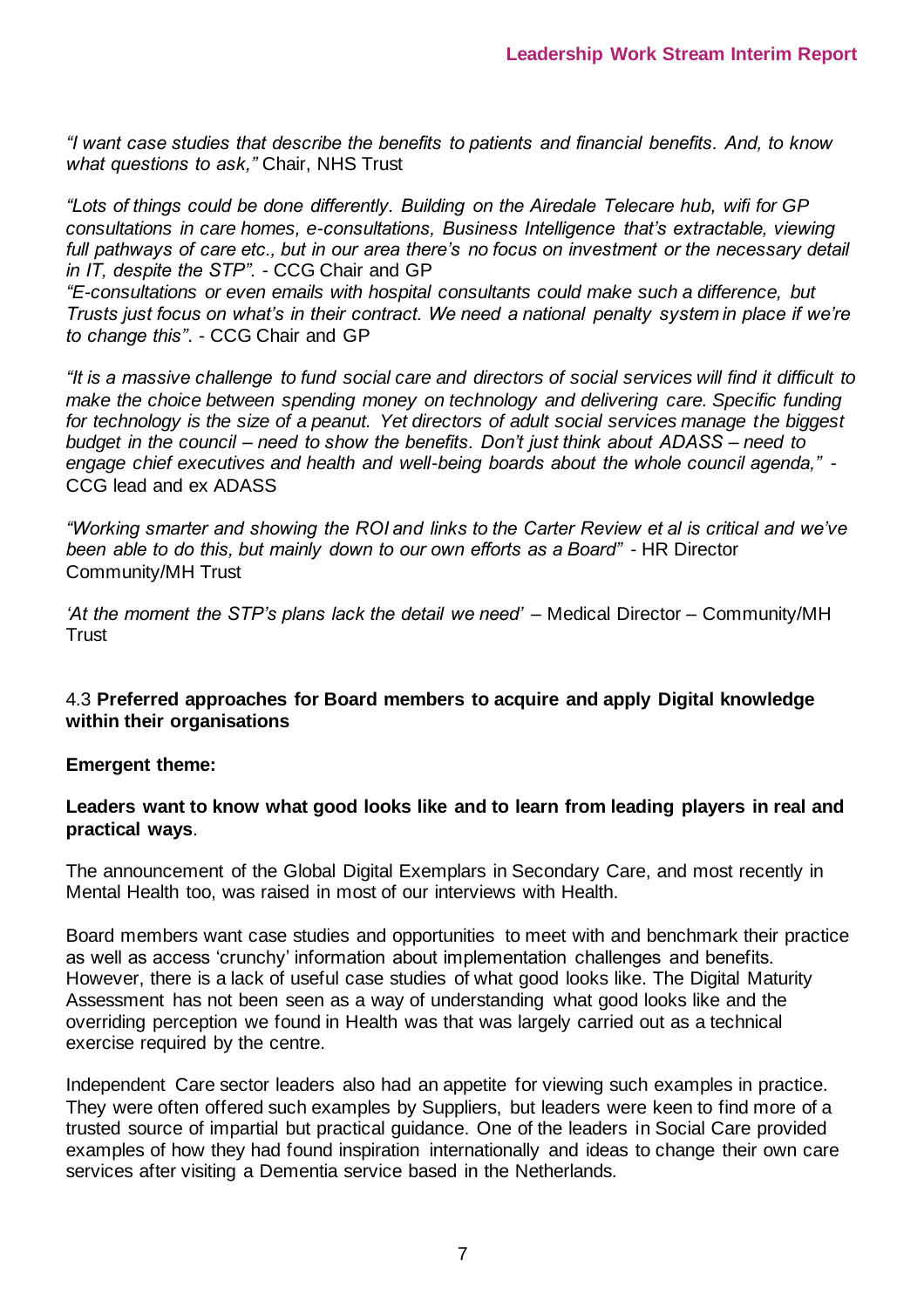As mentioned in section 3.6 of this report in response to some of the early feedback and requests that we had received from our Digital Leadership Discovery interviews we commissioned the development of a Digital Guide for Board members from Helen Bradburn in which she is trying to address many of these needs and issues. However, as the quotes below demonstrate Board members are keen to learn and champion 'Digital' within their organisations in a number of different ways:

*"Any guide should describe this is what digital means for you as a board, the strategy should include blah, blah, blah. We want to know what good looks like – what is a good strategy. Can we learn from the GDEs? How about getting an expert reference group, assessing the 12 and distilling what good looks like?"* Non-Executive, NHS Trust.

*"The Digital Maturity Assessment was seen as a national tool for a national process not designed for bottom up improvement,"* NHS CEO

*"The Digital Maturity Assessment was useful to get an overall view but it mainly confirmed the problem and didn't help us relate to other trusts or what to do next,"* Non-Executive of NHS Trust, IT industry background

*"Our Board has shifted its approach from finance first to quality first, which has brought about a person-centred focus from bedside to boardroom and a real culture change. And yet we've still brought about a significant ROI" –* Independent Care Sector CEO

*"We've approached our 'Agile' project by making certain that the Patient is at the centre, getting everyone involved, including the Luddites, and making certain that the programme is not seen as a 'technology' project. This has resulted in a significant improvement in work : life balance and staff satisfaction along with workforce efficiencies*" - HR Director Community/MH Trust

*'Develop knowledge of assisted technologies by keeping in touch with providers to the market (research online/keep in contact with suppliers), keeping in touch with people who use AT in different fields' -* Independent Sector CEO

*'Understanding what good looks like from bedside to boardroom is so important and being able to see it with your own eyes is vital. We shamelessly steal good ideas. Visiting the De Hogewyk Dementia village gave us a lot of our inspiration but the focus has to be person centred first rather than technology-led'* - Independent Sector CEO

*"Before procuring our Pathology system we ensured that our Clinical team got the chance to view systems in other Trusts before they made their recommendation. This approach works very well"* - Chair of Acute and Community NHS FT

*"The visibility of Board members is key to motivating staff and to Board members getting an understanding of what's working and what's frustrating staff in all aspects of care, including digital services for example with our Nursing hand held devices"* - Chair of Acute and Community NHS FT

*"We need to be able to access information speedily about what we can do quickly and demonstrate what the positives are for doing these things"* - Regulator

And yet Professor Keith Mc Neil during our November webinar summed up what good looked like to him: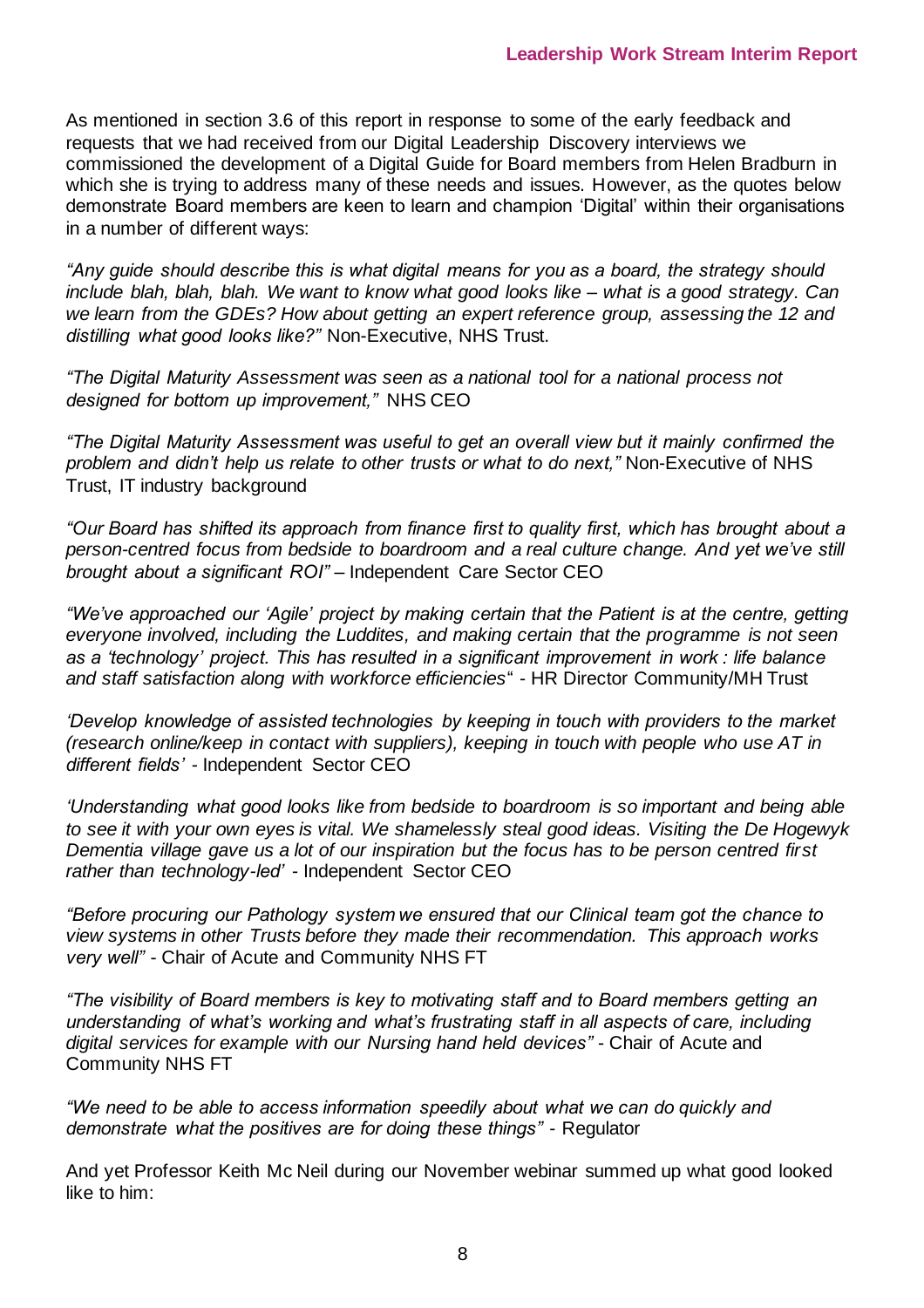*"Success is:* 

- *A joined up system where we can share data effectively*
- *Empowered patients*
- *Make use of the enormous power of our data sets that are available to us, and move to outcomes and values based framework on the basis of that analysis"*

Being able to offer links, visits and learning to such organisations demonstrating such assets appears to be an important element of any future development for Leaders*.* 

Warwickshire Care Services kindly offered their Castle Brooke Care Home and its associated Innovation Centre as one such venue for doing this.

#### 4.4 **Utilising and developing the expertise of Non-Executives, CIOs and CCIOs to develop the digital capabilities of Boards**

#### **Emergent themes:**

**Strong, dynamic CIOs, CCIOs and wider clinical engagement can make an enormous difference in educating Boards and implementing digital effectively to address service needs and issues.** 

**Non-Executive Directors with experience of other sectors can be huge assets but still need support to better understand the challenges in the NHS and Social Care around digital technology and data.** 

Our interviews reinforced many of the findings from the Wachter Review. In many cases CEOs receiving any request that requiring digital knowledge or intervention immediately sent it to their CIO for an opinion.

In a few cases examples were given of CIOs influencing Boards rather than responding to requests.

Within the Social Care Independent Sector size and scale meant that no organisations involved had a CIO, or for that matter an IT Manager or service. However the importance of Digital enthusiasts be they Board colleagues, Trustees or other staff members in offering ideas, innovation and advice was thought to be critical.

*"We place great value on having Non-Execs who have ICT experience and insight to offer" –* Chair of Acute and Community FT

*"Our Non-Execs and new joint appointments have been very helpful in improving what we do. We now have for example an online registration process for new providers and it's important for us to understand how best to adopt such processes which are helpful to all" -* Regulator

*"Execs could be helped so much if IT Leads approached with enthusiastic and relevant ideas and advice. However, predominantly they tend to use jargon"* - CCG Chair and GP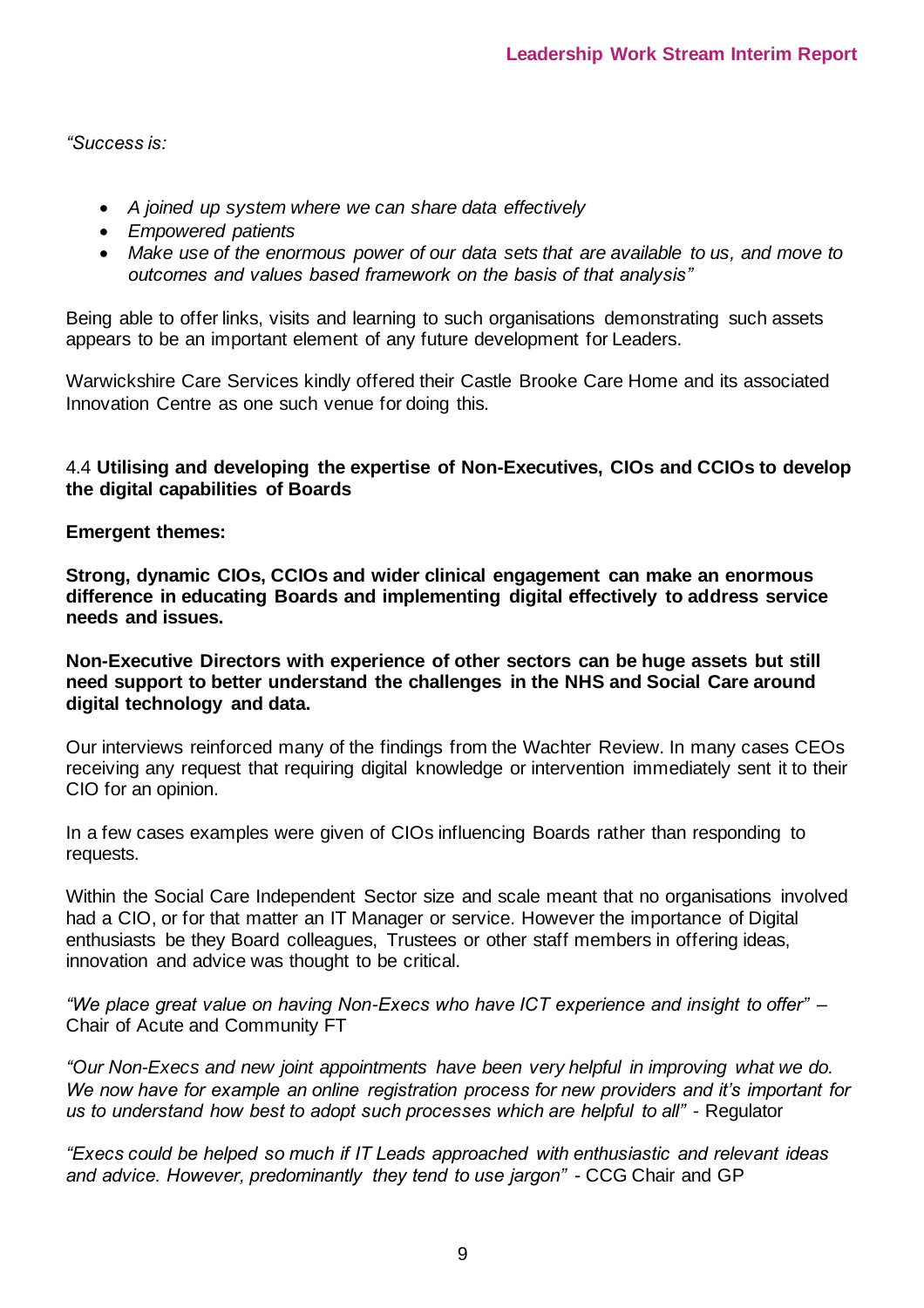*"The thing that changed for my current organisation was a more dynamic director who commanded the confidence of the rest of the executive. The guide should say how you position key people in the organisation and system – there needs to be more clinical championing to embarrass the board into investment,"* Non-executive of NHS trust and former CEO of a leading trust

*Why can't people working in Informatics Services just explain things more simply? To virtually any request that I give them they'll always tell me how complex it is rather than give me a solution. So why don't you teach them to try and be 'can do' and to speak like a Yorkshire man to a Yorkshire man!* "- CCG Chair and GP

#### 4.5 **Making Digital a normal part of business**

#### **Emergent themes:**

**Aligning digital with CQC/NHS Improvement's 'well-led' assessment and the domains of the Single Oversight Framework will resonate with leaders. STPs are also a key route through which to engage Boards and Leaders** 

**Awareness of risks around the use of existing Digital services appears low unless Boards are prompted** 

*"Boards are most fixated on what CQC says on 'well led',"* - Non-executive at NHS Trust *"Usability of our EPR is key but we also have challenges in getting systems talking to each other/interoperability that could be of benefit to us all. The STPs we are involved in will hopefully provide a good way forward "* - Chair of Acute and Community NHS FT

*"Don't let ambition run ahead of capability. Our Agile project is a change/OD project and not a technology led initiative"* - HR Director Community/MH Trust

*"Issues will become very exposed – the cyber security is increasingly challenging – senior leaders need to better recognise the capabilities out there. And, look beyond their trust based policies*," - Non-executive NHS Trust, with IT industry background.

*"What is most striking is regulators are way behind the curve on the use of new types of algorithmic decision-making. Boards need to understand the new ethical issues and risks. The agenda moves so fast and most NHS boards are older and not grown up with it. The sense is*  you do your data protection training but this doesn't address the digital use of data," – Former Trust Chair and independent adviser to AI company working with the NHS

#### 4.6 **Promoting collaboration and the sharing of what works at Board level:**

**Emergent themes:** 

**Leaders don't instinctively look to the centre to develop their knowledge and understanding** 

**National leadership may be beneficial in inducting Non-Executives with experience of other sectors to better appreciate unique challenges in the NHS and Social Care around the use and development of digital technologies and data**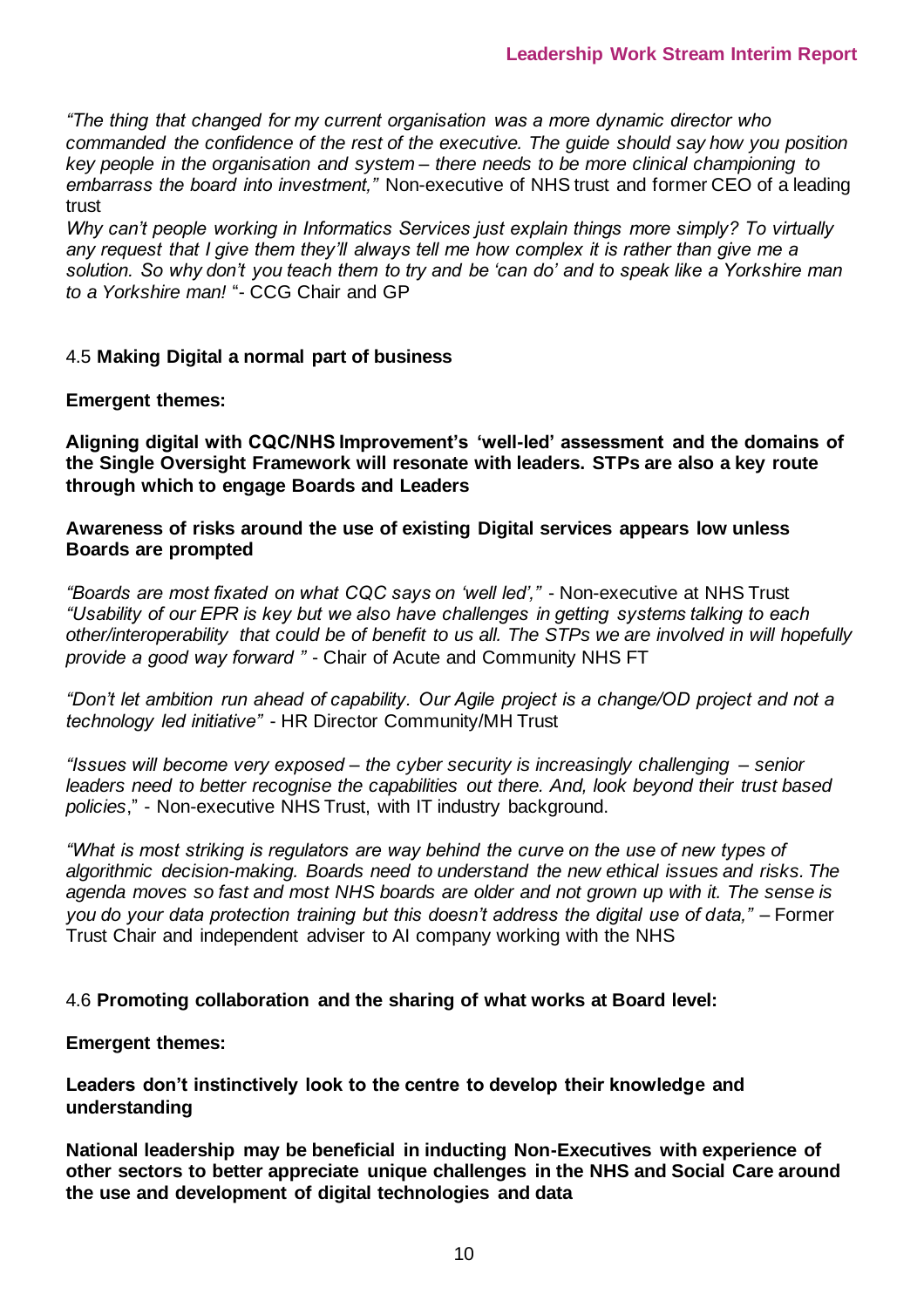Most leaders across Health and Social Care tended to use peer to peer and professional networks, authoritative Health Think Tanks e.g. Health Foundation, King's Fund, to address knowledge gaps.

NHS leaders see the role of the centre as addressing blockages e.g. capital and workforce development.

Although there is uncertainty over what STPs may help to achieve and deliver, most NHS leaders see this as being a logical forum for local collaboration and learning.

Despite the frustration of most NHS organisations about GDE funding leaders were keen to use them as a way of learning what good looks like, but also wanted to ensure that their own innovations could be shared and used more widely.

*"I use previous knowledge and connections and there is a good local network. But, this is random and pot luck – it can be very insular – you talk to those you know."* Director, NHS Trust

*"We're proud of some of our own innovations led by Ian Dove e.g. Nurse hand held devices and [INR self-monitoring](https://www.nhshealthcall.co.uk/resource/inr-self-testing-patient/) for patients on warfarin and are very happy to share. How about innovation buddies or providing constructive support via STPs and building the research base via our AHSN?"* - Chair of Acute and Community NHS FT

*"We would like to be able to benchmark our digital services and approaches and know of other exemplars within our specialism"* - Medical Director Community/MH Trust

*"At the moment I learn from what I hear at conferences or events, when funded, or on the grapevine. We need some way to know where best practice exists that we can access and share"* – CCG Chair and GP

### **5. Linking findings to existing Leadership Development frameworks and enablers across Health and Care**

From the main themes and emergent findings listed above we clearly see the need to ensure that our approach and products and services are seen by Board Leaders as being an integral element of health and care delivery and transformation and not as a separate 'Digital add on'. However, it is often a challenge to do this in practice, and so we attempted to reflect on the synergies between our main findings and the new National Framework for action on improvement in leadership development.

The document entitled: 'Developing People – Improving Care - [A national framework for action](https://eoe.leadershipacademy.nhs.uk/wp-content/uploads/sites/6/2019/04/10591-NHS_-Improving_Care-Summary.pdf)  [on improvement and leadership development in NHS-funded services'](https://eoe.leadershipacademy.nhs.uk/wp-content/uploads/sites/6/2019/04/10591-NHS_-Improving_Care-Summary.pdf) published by NHS Improvement in December 2016 highlights a framework built on the evidence that: *'… five conditions shape cultures that enable people to continuously improve care, population health and value. We are convinced by the evidence that treating people better and skilling them up for*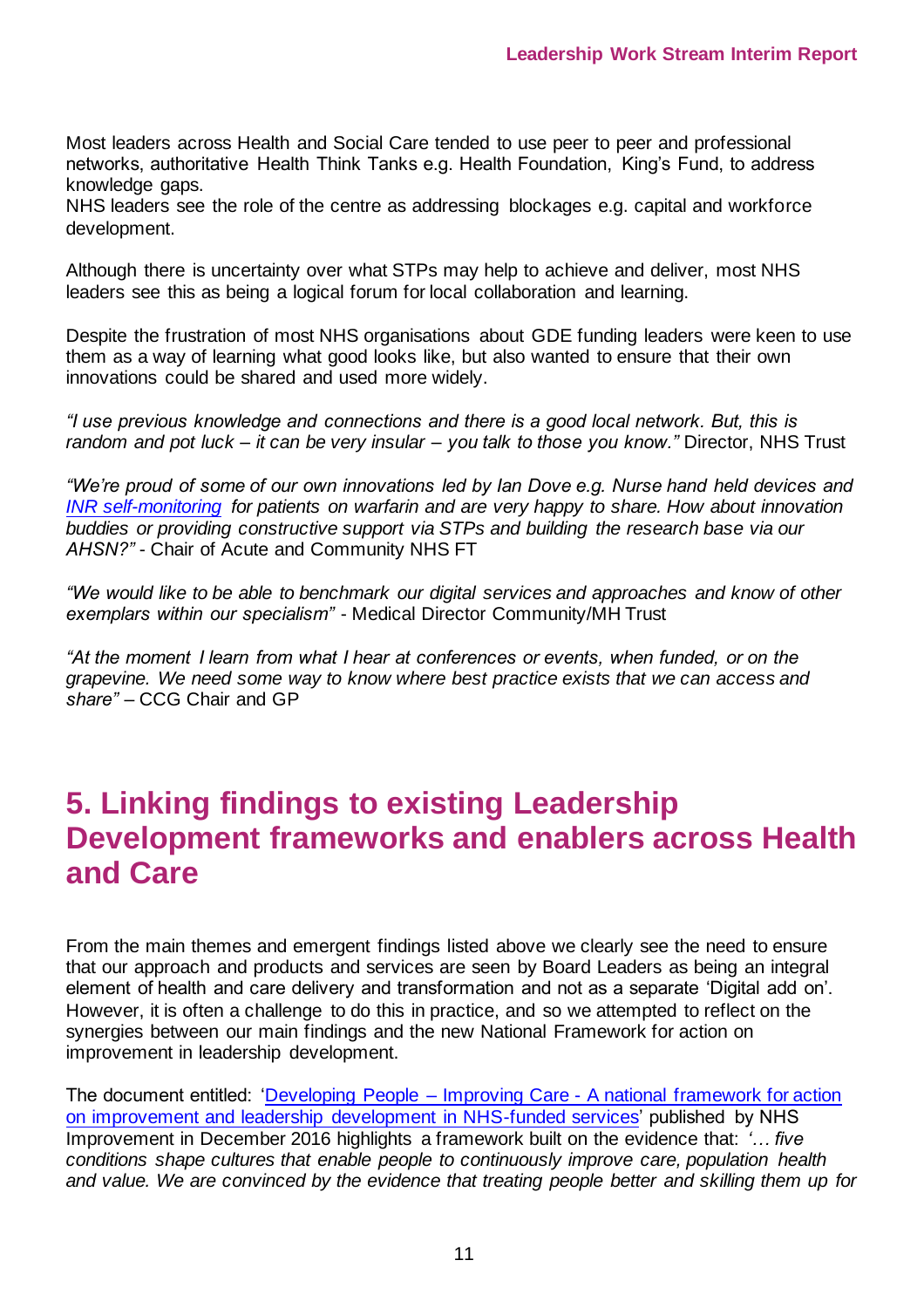*the urgent tasks at hand is the right strategy for delivering rapid, sustainable improvement in health and care system performance'.* 

These 5 conditions are shown in the table below:

Our findings have shown in terms of the Digital Leadership dimensions of each Condition:

- Condition 1 There is a clear willingness by Leaders to collaborate in this way, but variable evidence of existing networks that they can use to facilitate this around Digital leadership. There was limited evidence of direct understanding of linking with Patient leaders and their digital needs to achieve this end.
- Condition 2 There was great evidence of Leaders welcoming input from 'Digital enthusiasts' at all levels within organisations and in some cases the use of Social Media to improve openness and transparency
- Condition 3 There was little evidence of this as in Health the DMA was viewed primarily as a centrally driven assessment approach and Digital is not explicitly embedded within other existing improvement methodologies.
- Condition 4 Little evidence currently, beyond the planned GDE programme
- Condition 5 From comments in Health about the relevance of some of the existing support from the centre this is a key need to be addressed through perhaps guidance to Boards around cyber security and in Social Care in connection with data protection and information sharing

In our final recommendations understanding the implicit digital contribution/dimension in supporting frameworks will be key and it is not intuitive. In our small test session some priority areas and gaps appear to be in relation to areas such as promoting networks for collaboration, embedding digital in improvement methodologies (or enhancing the DMA to achieve this end), building on the GDE model to provide further options for local learning and development and in areas such as cyber security and data sharing.

## **6. Initial recommendations**

There are many potential synergies with the implementation plans that are in development for the Wachter recommendations and other aspects of the NIB, along with the leadership development aspects of the DH commissioned ['Stepping up to the place'](https://www.nhscc.org/latest-news/stepping-up-toolkit/) integration programme, which is being delivered in partnership with the LGA, NHS Confederation, ADASS and NHS Clinical Commissioners. As mentioned in section 5 we hope that these synergies with existing digital focused programmes can be supplemented by also linking to national Leadership Development frameworks too.

The BDRW team's role in these areas will be to provide wider OD and Learning input and guidance as a key enabler to many of the NIB Domains and Programmes, beyond just the Leadership elements.

The recommendations below provide some early thoughts and suggestions to address the main findings.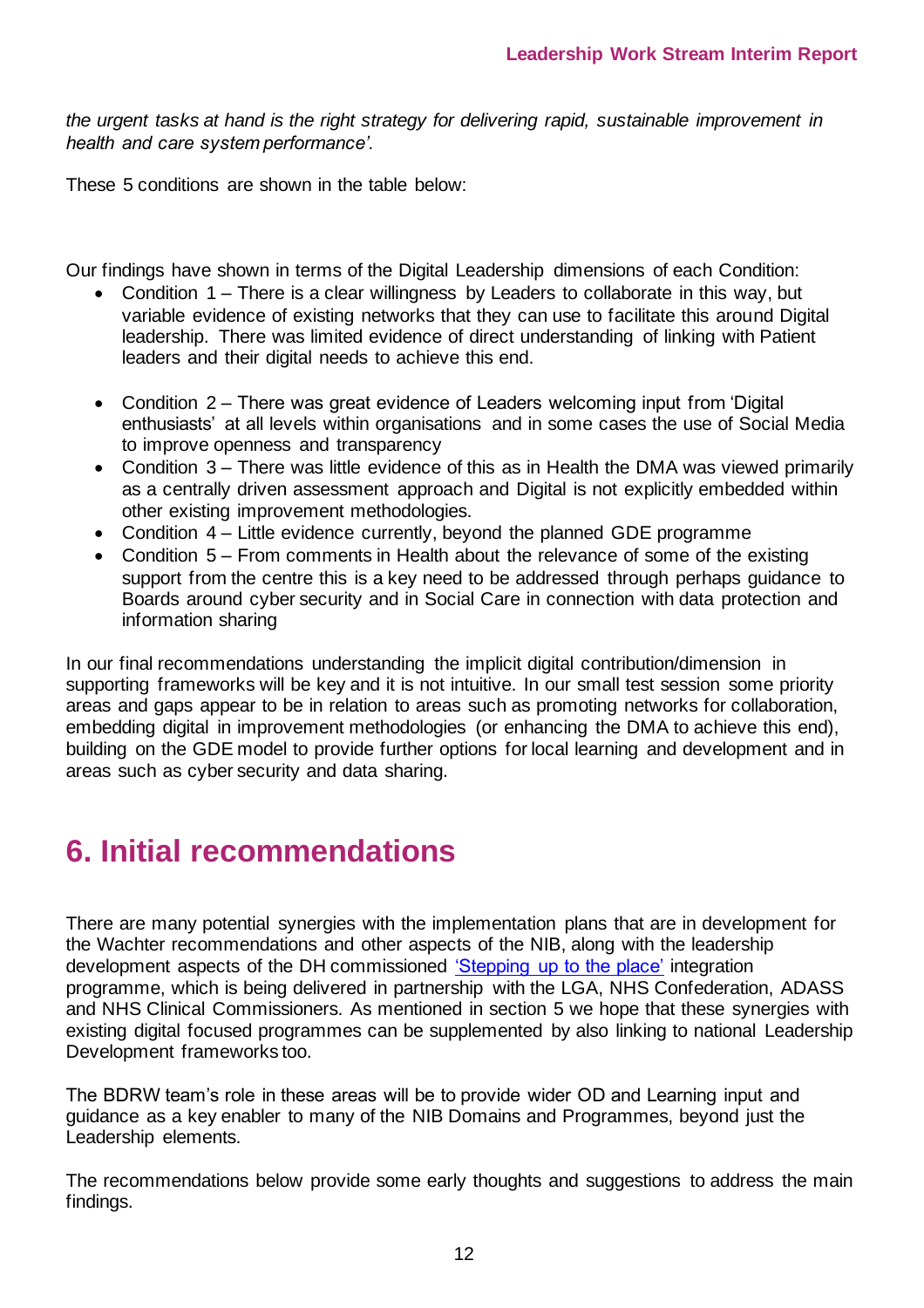In addition to gaining your feedback as a Programme Board we also feel that we should ensure that there is ownership of the final recommendations by a critical body of Health and Care leaders. We therefore propose to commission a final 'solution assurance' group exercise before launching any of the recommendations below:

| <b>Finding</b>                                                                                                                          | Recommendation                                                                                                                                                                                                                                                                                                                                                                              | Value/<br><b>Benefit</b>                                                                                                                                                                                                                              | <b>Delivery</b><br>mechanism                                                                                                                                                                                                                          | <b>Commissioni</b><br>ng route                                                                                      | Cost/<br>timescale                                                  | <b>Levers</b><br>and<br>influencer<br>S                                        |
|-----------------------------------------------------------------------------------------------------------------------------------------|---------------------------------------------------------------------------------------------------------------------------------------------------------------------------------------------------------------------------------------------------------------------------------------------------------------------------------------------------------------------------------------------|-------------------------------------------------------------------------------------------------------------------------------------------------------------------------------------------------------------------------------------------------------|-------------------------------------------------------------------------------------------------------------------------------------------------------------------------------------------------------------------------------------------------------|---------------------------------------------------------------------------------------------------------------------|---------------------------------------------------------------------|--------------------------------------------------------------------------------|
| There is a<br>fear factor<br>that stops<br>leaders<br>engaging<br>with the<br><b>Digital</b><br>agenda in<br><b>Health and</b><br>Care. | Provide more<br>examples of how<br>'Digital' an implicit<br>part of a Leader's<br>role by:<br>Incorporating<br>'Digital's contribution<br>to service<br>transformation' into<br>future Leadership<br>development<br>frameworks.<br>Ensuring that model<br>Board leadership<br>actions are an<br>explicit element of<br>the GDE programme<br>and equivalent<br>programmes in social<br>care. | <b>Board</b><br>members<br>and<br>Registered<br>Managers<br>have greater<br>confidence to<br>include and<br>question the<br>digital<br>dimension of<br>their future<br>service plans<br>and gain<br>resultant<br>efficiencies<br>and benefits         | <b>NHSI/CQC</b><br>to ensure<br>that Digital<br>is included<br>within the<br>'well led'<br>assessment<br>framework<br><b>GDE</b><br>programme<br>LGA and<br>Skills for<br>Care for<br>developmen<br>t of Social<br>Care GDE<br>equivalent<br>approach | No additional<br>funding<br>required for<br>NHSI/CQC and<br><b>GDE</b><br>External<br>commission for<br>Social Care | Low cost/<br>early<br>delivery                                      | Quality<br>and<br>regulatory<br>framework<br>s e.g. SOF<br>'Well Led'<br>, CQC |
| There is a<br>low level of<br>awareness<br>(or interest)<br>in the digital<br>policy<br>agenda<br>below the big<br>headlines.           | Develop a regularly<br>updated 'Digital<br>Guide for CEOs and<br>Boards' containing<br>up to date<br>information of<br>relevance to wider<br>service issues and<br>accessible via<br>gateways on relevant<br>membership groups<br>and bodies e.g. NHS<br>Confederation, LGA,<br><b>Residential Care</b><br>Home Managers<br>Association                                                     | <b>Board</b><br>members<br>and Leaders<br>have greater<br>confidence<br>and<br>consistency<br>in<br>understandin<br>g. National<br>bodies have<br>assurance<br>and control<br>of key<br>messages<br>and<br>consistency<br>in application<br>of policy | <b>NIB</b> central<br>comms to<br>provide or<br>commission<br>the<br>maintenanc<br>e of the<br>'Digital<br>Guide' web<br>$page - to be$<br>updated<br>monthly<br>Comms<br>leads in rep<br>member<br>groups to<br>assure                               | Initial guide<br>commissioned<br>in 16/17 from<br>Helen<br>Bradburn.<br>Establish if<br>core to NIB<br>comms role   | Low cost<br>Initial guide<br>to be<br>launched in<br>May/June<br>17 | $NIB$ ,<br>Carter<br>Review,<br><b>STPs</b>                                    |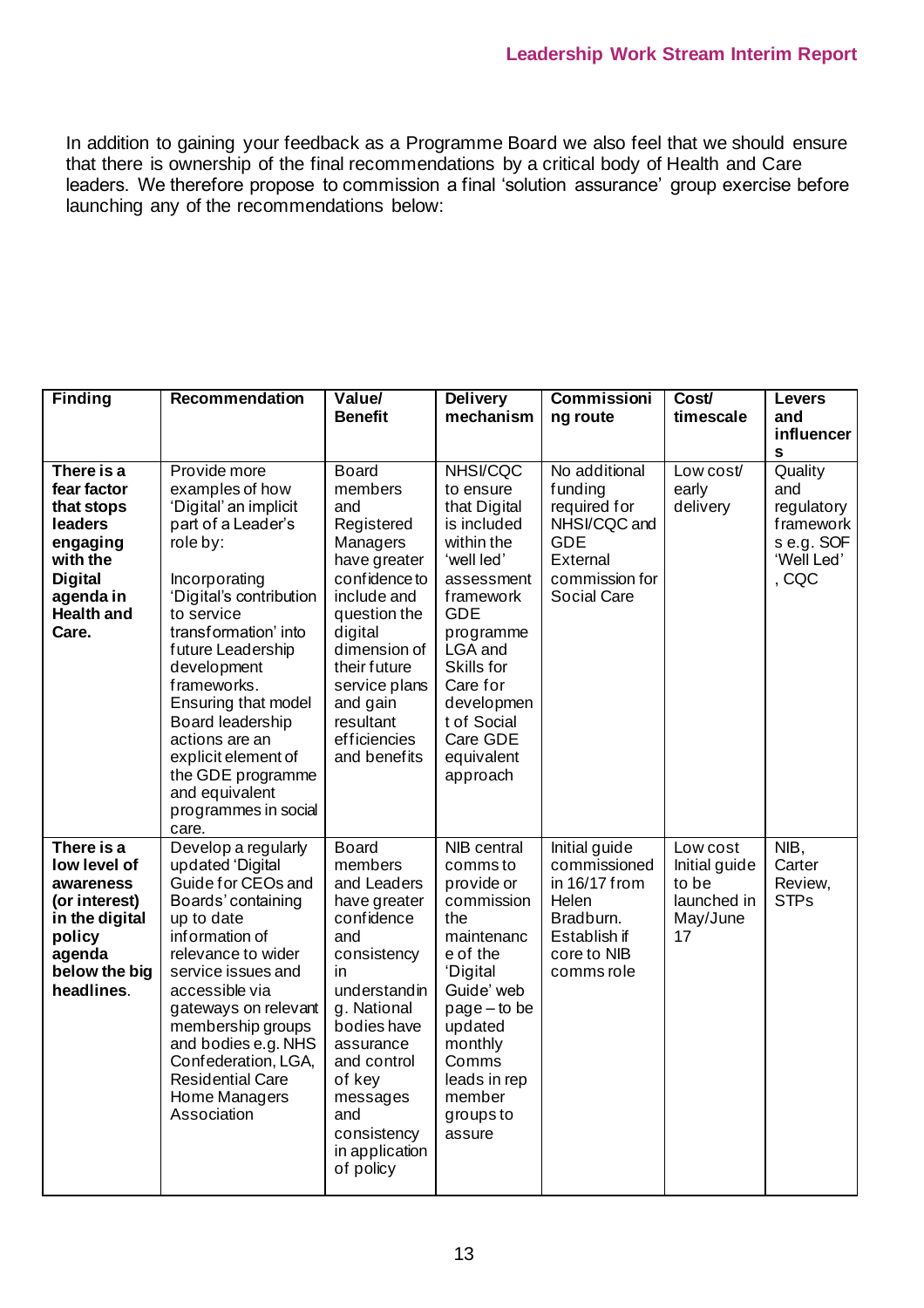### **Leadership Work Stream Interim Report**

| <b>Leaders</b><br>recognise<br>digital as an<br>important<br>enabler and<br>the broad<br>opps – they<br>don't want<br>another sell<br>of the<br>potential.<br>They want to<br>understand<br>what is<br>practically<br>possible and<br>how digital<br>will address<br>their<br>priorities. | Board members<br>need to be able to<br>recommend and<br>access examples of<br>ʻwhat<br>good looks like!' in:<br>Acute care<br>via the GDE<br>MH/LD via<br>$\bullet$<br>the GDE<br>Community<br>$\bullet$<br>Services<br>Independent<br>$\bullet$<br>Sector<br>Residential<br>and<br>Domiciliary<br>Care<br>Commissioni<br>ng<br>Evolving new<br>$\bullet$<br>Models of<br>Care and<br>Accountable<br>Care<br>Organisation<br>s as they<br>develop | Boards can<br>develop<br>evidence<br>based<br>business<br>cases for<br>investment,<br>speed digital<br>adoption and<br>ensure<br>greater ROI<br>National<br>bodies can<br>see more<br>consistent<br>application of<br>policy in<br>practice                                                | <b>GDE</b><br>Programme<br><b>NIB Domain</b><br>D<br>'integrated<br>care and<br>social care'<br>NIB central<br>comms<br>team<br><b>LGA</b><br>Skills for<br>Care/SCIE<br>National<br>Care Forum                                 | Via NIB<br>Domain<br>funding                                                                                          | Medium/Hig<br>h<br>depending<br>on buy-in<br>outside<br>current<br><b>GDEs</b><br>Early<br>priority for<br>2018 | <b>NIB</b><br>PHC2020,<br>Health and<br>care<br>integration<br>, New<br>Models of<br>Care,<br>'Stepping<br>up to the<br>Place' |
|-------------------------------------------------------------------------------------------------------------------------------------------------------------------------------------------------------------------------------------------------------------------------------------------|---------------------------------------------------------------------------------------------------------------------------------------------------------------------------------------------------------------------------------------------------------------------------------------------------------------------------------------------------------------------------------------------------------------------------------------------------|--------------------------------------------------------------------------------------------------------------------------------------------------------------------------------------------------------------------------------------------------------------------------------------------|---------------------------------------------------------------------------------------------------------------------------------------------------------------------------------------------------------------------------------|-----------------------------------------------------------------------------------------------------------------------|-----------------------------------------------------------------------------------------------------------------|--------------------------------------------------------------------------------------------------------------------------------|
| <b>Leaders want</b><br>to know what<br>good looks<br>like and to<br>learn from<br>leading<br>players in<br>real and<br>practical<br>ways.                                                                                                                                                 | In addition to the<br>existing GDEs it is<br>proposed that we:<br>Develop a Board<br>level Digital<br>Champions<br>programme for<br>representative<br>organisations in:<br>Community<br><b>Services</b><br>Independent<br>Sector<br>Residential<br>and<br>Domiciliary<br>Care<br>Commissioni<br>ng<br>Evolving new<br>Models of<br>Care and<br>Accountable<br>Care<br>Organisation<br>s as they<br>develop<br>Undertake a<br>feasibility study    | <b>Board</b><br>members in<br>any Health<br>and Care<br>sector can<br>view model<br>leadership<br>behaviours<br>and access<br>associated<br>case studies<br>and webinars<br>with Board<br>level Digital<br>Champions<br>who use<br>Digital as a<br>key element<br>of<br>transformatio<br>n | <b>GDE</b><br>Programme<br><b>NIB Domain</b><br>D 'integrated<br>care and<br>social care'<br>National<br>CIO Forum<br><b>NHS Digital</b><br><b>NHS</b><br>England<br><b>LGA</b><br>Skills for<br>Care<br>National<br>Care Forum | Via NIB<br>Domain<br>funding for<br>Digital<br>Champions<br><b>BDRW</b> funding<br>for<br>benchmarking<br>feasibility | Medium/Hig<br>h                                                                                                 | STP, New<br>Models of<br>Care,<br>Health and<br>Social<br>Care<br>integration                                                  |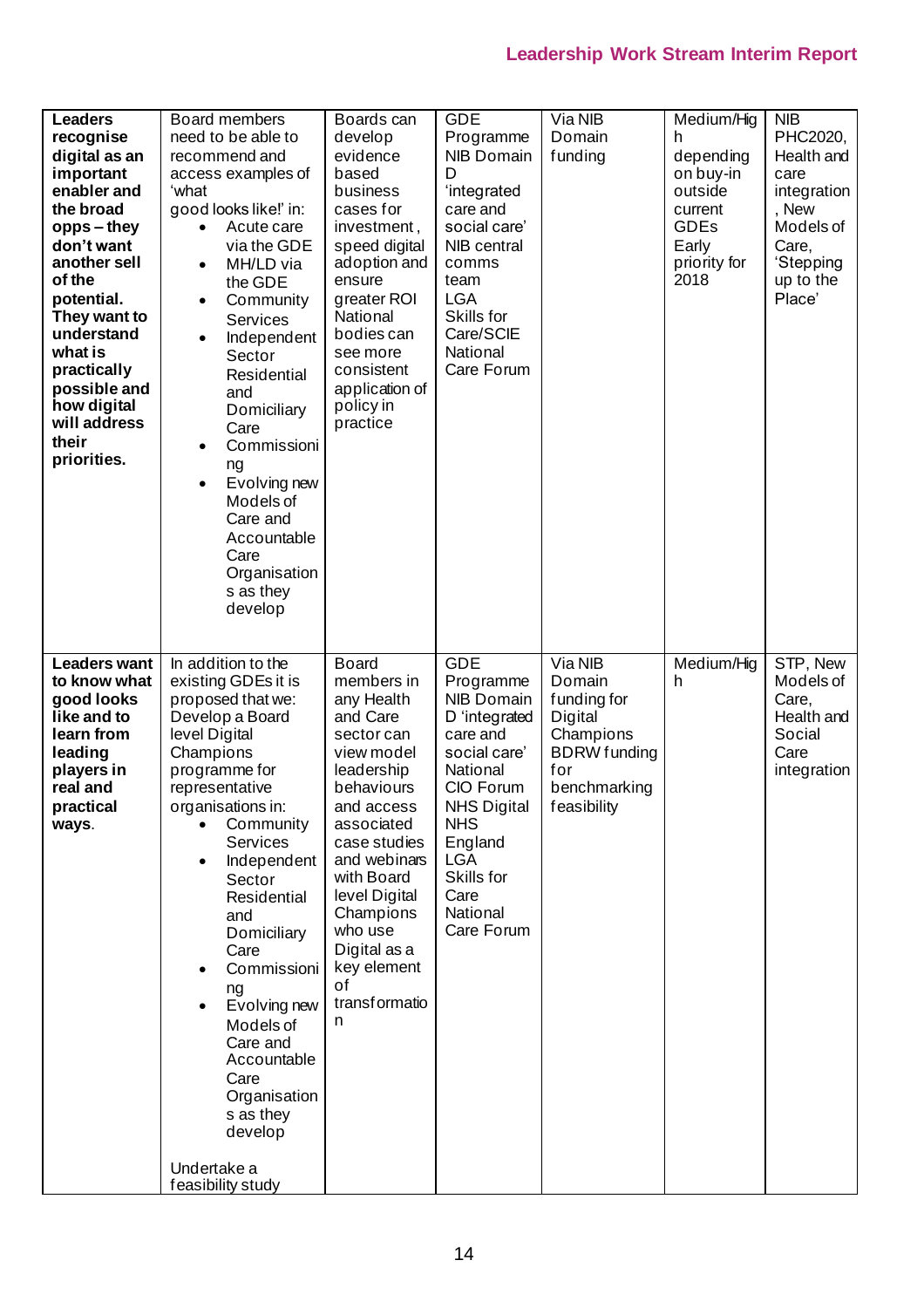|                                                                                                                                                                                                                                                                                      | to assess the<br>potential benefits of<br>developing a<br>Benchmarking<br>scheme to identify<br><b>Health and Care</b><br>Digital exemplars<br>and facilitate peer to<br>peer learning for<br>Boards and the<br>exchange of<br>knowledge and best<br>practice                                                                        |                                                                                                                                                                                                                                                     |                                                                                                                                      |                                                                         |                                                          |                                                                                           |
|--------------------------------------------------------------------------------------------------------------------------------------------------------------------------------------------------------------------------------------------------------------------------------------|--------------------------------------------------------------------------------------------------------------------------------------------------------------------------------------------------------------------------------------------------------------------------------------------------------------------------------------|-----------------------------------------------------------------------------------------------------------------------------------------------------------------------------------------------------------------------------------------------------|--------------------------------------------------------------------------------------------------------------------------------------|-------------------------------------------------------------------------|----------------------------------------------------------|-------------------------------------------------------------------------------------------|
| Strong,<br>dynamic<br>CIOs, CCIOs<br>and wider<br>clinical<br>engagement<br>can make an<br>enormous<br>difference in<br>educating<br><b>Boards and</b><br>implementin<br>g digital<br>effectively to<br>address<br>service<br>needs and<br>issues.                                   | <b>Ensure that Digital</b><br>Academy delivers<br>learning that<br>supports CIOs and<br>CCIOs in influencing<br>skills for Boards and<br>in linking the<br>contribution of digital<br>to key service<br>pressures and future<br>strategy                                                                                             | National<br>bodies have<br>greater<br>assurance<br>that digital<br>benefits<br>within service<br>transformatio<br>n are fully<br>realised.<br>Boards have<br>greater ROI<br>in using<br>digital to<br>improve<br>service<br>delivery and<br>quality | Digital<br>Academy<br><b>NHS LA</b><br><b>LGA/LA CIO</b><br>Council<br>Faculty of<br>Clinical<br><b>Informaticia</b><br>ns<br>FED-IP | Via Digital<br>Academy<br>funding stream                                | Medium<br>2018<br>delivery                               | <b>PHC</b><br>2020,<br>'Carter<br>Review',<br>Health and<br>Social<br>Care<br>integration |
| Non-<br><b>Executive</b><br><b>Directors</b><br>with<br>experience of<br>other sectors<br>can be huge<br>assets but<br>still need<br>support to<br>better<br>understand<br>the<br>challenges in<br>the NHS and<br><b>Social Care</b><br>around<br>digital<br>technology<br>and data. | Develop in<br>conjunction with<br>NHSI and the NHS<br>Providers Non-<br>Executive Forum a<br>series of learning<br>and development<br>support offers<br>targeted at newly<br>appointed Non-<br><b>Executive Directors</b><br>on Digital as a tool<br>for transformation<br>and the Digital<br>landscape in health<br>and social care | Local<br>organisations<br>will benefit<br>from greater<br>insight and<br>critical<br>appraisal of<br>digital<br>enabled<br>change and<br>ROI from<br>their Boards                                                                                   | <b>NHSI</b><br><b>NHS</b><br>Providers                                                                                               | Initial<br>development to<br>be funded from<br><b>BDRW</b><br>programme | Low cost<br>Implement<br>in final<br>quarter of<br>17/18 | <b>PHC</b><br>2020,<br>Well-led<br>Regulation                                             |
| <b>Aligning</b><br>digital with<br><b>CQC/NHS</b><br>Improvement<br>'s 'well-led'<br>assessment<br>and the                                                                                                                                                                           | Incorporate 'Digital'<br>as a tool for service<br>improvement into the<br><b>Single Oversight and</b><br>'Well-led' frameworks<br>and develop a<br>programme of                                                                                                                                                                      | Consistency<br>in embedding<br>'Digital' into<br>quality<br>assurance<br>and<br>leadership                                                                                                                                                          | <b>NHSI</b><br>CQC<br><b>HEE/NHS</b><br>LA<br>Skills for<br>Care<br><b>LGA</b>                                                       | Via existing<br>mechanisms                                              | Covered<br>with<br>existing<br>funding<br>streams.       | Regulation<br>, Clinical<br>Safety,<br><b>STPs</b>                                        |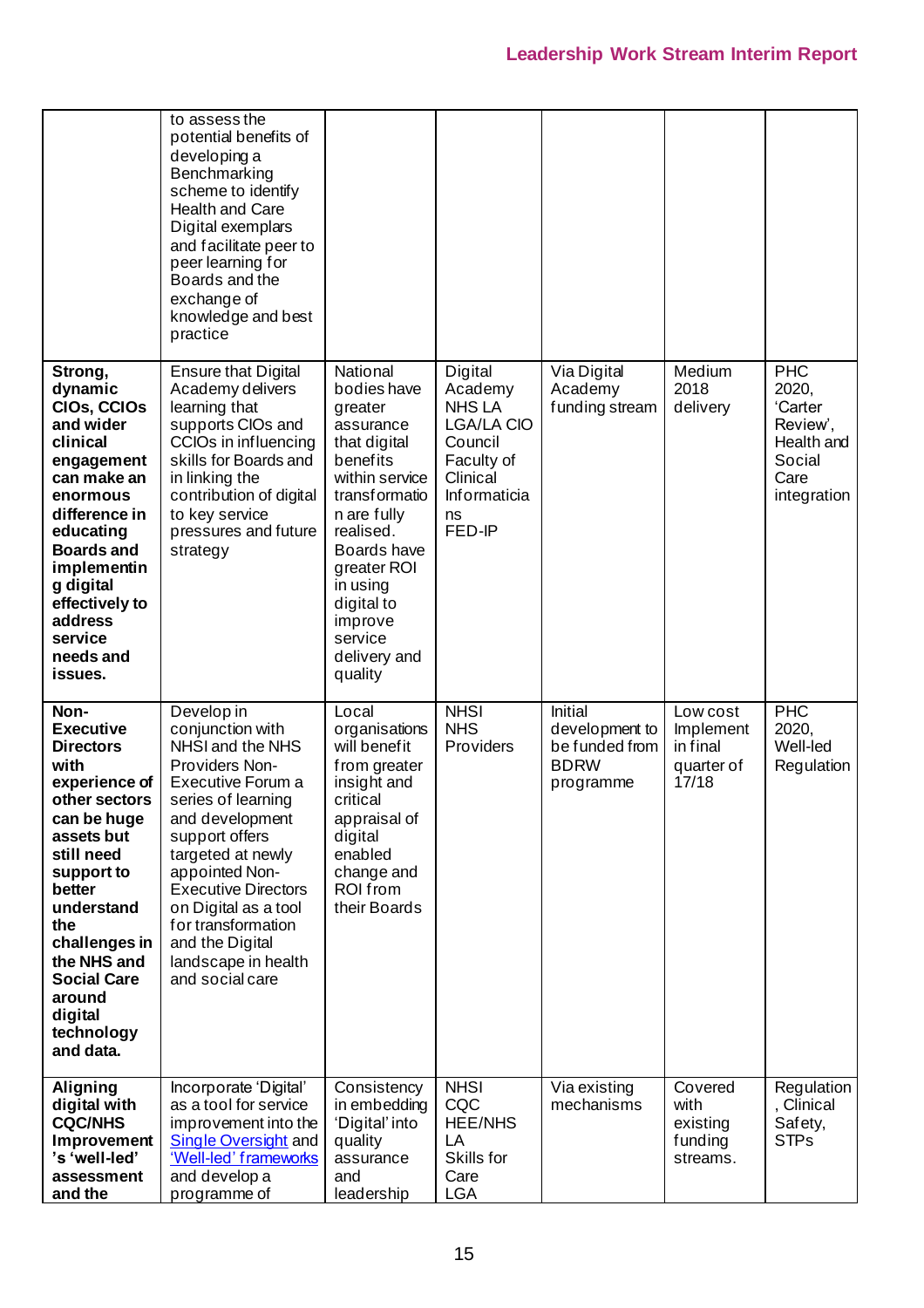### **Leadership Work Stream Interim Report**

| domains of<br>the Single<br>Oversight<br><b>Framework</b><br>will resonate<br>with leaders.<br><b>STPs are</b><br>also a key<br>route<br>through<br>which to<br>engage<br><b>Boards and</b><br><b>Leaders</b> | learning resources to<br>show practical<br>examples of how<br>'Digital' can be a key<br>enabler of good<br>governance and<br>quality care.                                                                                                                                                                                                                                                                                                                         | development<br>frameworks<br>across health<br>and care                                                                                                                                                                                                                       |                                                                                                                                   |                            | Implement<br>in early<br>2017/18                                                       |                                                        |
|---------------------------------------------------------------------------------------------------------------------------------------------------------------------------------------------------------------|--------------------------------------------------------------------------------------------------------------------------------------------------------------------------------------------------------------------------------------------------------------------------------------------------------------------------------------------------------------------------------------------------------------------------------------------------------------------|------------------------------------------------------------------------------------------------------------------------------------------------------------------------------------------------------------------------------------------------------------------------------|-----------------------------------------------------------------------------------------------------------------------------------|----------------------------|----------------------------------------------------------------------------------------|--------------------------------------------------------|
| <b>Awareness</b><br>of risks<br>around the<br>use of<br>existing<br><b>Digital</b><br>services<br>appears low<br>unless<br><b>Boards are</b><br>prompted                                                      | Produce a set of<br>learning resources<br>and comms and<br>engagement plan for<br>Board members on<br>their role in mitigating<br>against potential<br>risks arising from<br>cyber<br>attacks<br>Produce a set of<br>learning resources<br>on the role of Board<br>members in ensuring<br>safe information<br>sharing across their<br>own and partner<br>organisations<br>Develop an effective<br>engagement plan<br>with Board<br>representative<br>organisations | Reducing<br>risks for NHS<br>Boards and<br><b>Social Care</b><br>providers<br>and<br>improving<br>safety                                                                                                                                                                     | Establish a<br>partnering<br>arrangement<br>with the<br><b>NHS Digital</b><br>Cyber<br>Security<br>team and<br>the IG<br>Alliance | Via existing<br>mechanisms | Covered<br>within<br>existing<br>funding<br>streams                                    | Clinical<br>Safety,<br><b>Informatio</b><br>n Security |
| <b>Leaders</b><br>don't<br>instinctively<br>look to the<br>centre to<br>develop their<br>knowledge<br>and<br>understandin<br>g                                                                                | Develop a long-term<br>Digital Leadership<br>engagement strategy<br>/ comms plan for<br>ensuring effective<br>dissemination of<br>information with<br><b>Health and Care</b><br>Boards and their<br>representative<br>networks<br>Establish a Digital<br>Leadership<br>knowledge sharing<br>network for sharing<br>updates,<br>dissemination of<br>learning and<br>planning joint<br>working with the<br><b>National Network of</b><br><b>AHSNs and STPs</b>       | <b>Board</b><br>members<br>can exploit<br>digital as part<br>of their core<br>role with trust<br>and<br>confidence in<br>their<br>information<br>sources<br>National<br>bodies have<br>an assurance<br>οf<br>consistency<br>in application<br>of knowledge<br>in local areas | <b>NIB PHC</b><br>2020 central<br>Comms<br>Team                                                                                   | Via existing<br>mechanisms | Covered<br>with<br>existing<br>funding<br>streams.<br>Implement<br>in early<br>2017/18 | <b>PHC</b><br>2020,<br><b>STPs</b>                     |